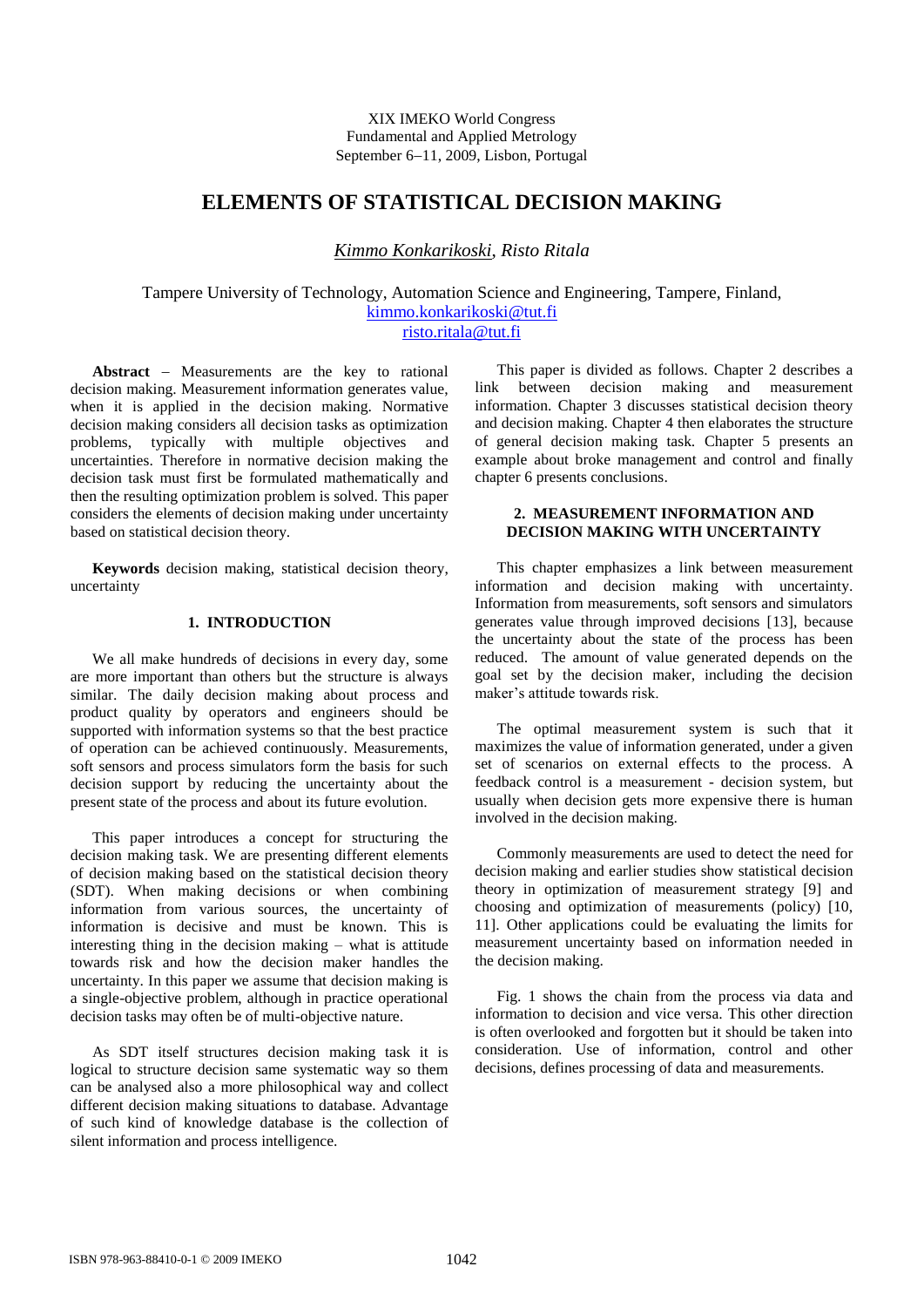

Fig. 1. From process to decisions and back.

Measuring the silent information, that is, in broad sense process knowledge of the operator, is important application of this statistical decision making tool. With this kind library of silent information it is possible to formulate decision support system for operators in wide area of industry.

# **3. STATISTICAL DECISION THEORY**

Statistical Decision Theory (SDT) is a mathematical theory on how to make rational decisions when there is uncertainty in consequences of potential actions and such uncertainties may vary greatly from action to action. Fully structured SDT is a deterministic optimization problem with the objective, constraints, and system and observation models. Decisions are based on available information about the target system – current measurements, a priori information in form of models and tacit knowledge.

The formal statistical decision making problem consists of the following elements: a priori information about the state of the system, models of measurements, model for predicting the consequences of decision alternatives, and the expectation value of utility of the consequences.

To define these elements, the system state  $(x)$ , the set of consequences (*c*) and the set of allowable decisions (actions, *a*) must be described. Note that *x*, *c* and *a*, are multidimensional and that they may be past time series (*x*) or future time series  $(c,a)$ . Fig. 2 presents the decision making task: given the measurement value  $x^{(obs)}$ , and the probabilistic models what is the action that yields maximal expected utility for decision maker (DM) [1,2].



*Objective and constraints*

Fig. 2. The key descriptors of the decision making problem and their relationship.

#### *3.1. Making the decision*

Decision maker knows the state of the system, *x,* only probabilistically through uncertain measurements and possibly through a priori information. The consequence *c* of the action  $a$ , given that system state is  $x$ , is known probabilistically as a priori information. DM evaluates the system performance in terms of consequences. The utilities of consequences *c*, if the consequence were certain, are given as  $u(c)$  [3]. Then the best action  $a^*$  is the one with highest expected utility. The utility is a description of both DM's preference order and attitude towards risk. If utility exists, DM is guaranteed rational in the sense that he does not have circular preferences in pair wise comparisons of decision alternatives.

Formally, the elements of a priori information, measurement models and prediction models are then, respectively, the probability density functions:

$$
f_X^{(ap)}(x) \tag{1a}
$$

$$
f_{X^{(obs)}|_X}^{(meas)}(x^{(obs)} | x)
$$
 (1b)

$$
f_{C|a,x}^{(pred)}(c|a,x) \qquad (1c).
$$

Here  $x^{(obs)}$  refers to the measured value of *x*. The probability density function of consequence *c*, given that  $\hat{x}^{(obs)}$  has been measured and DM would decide *a* is then according to Bayes formula [4,5]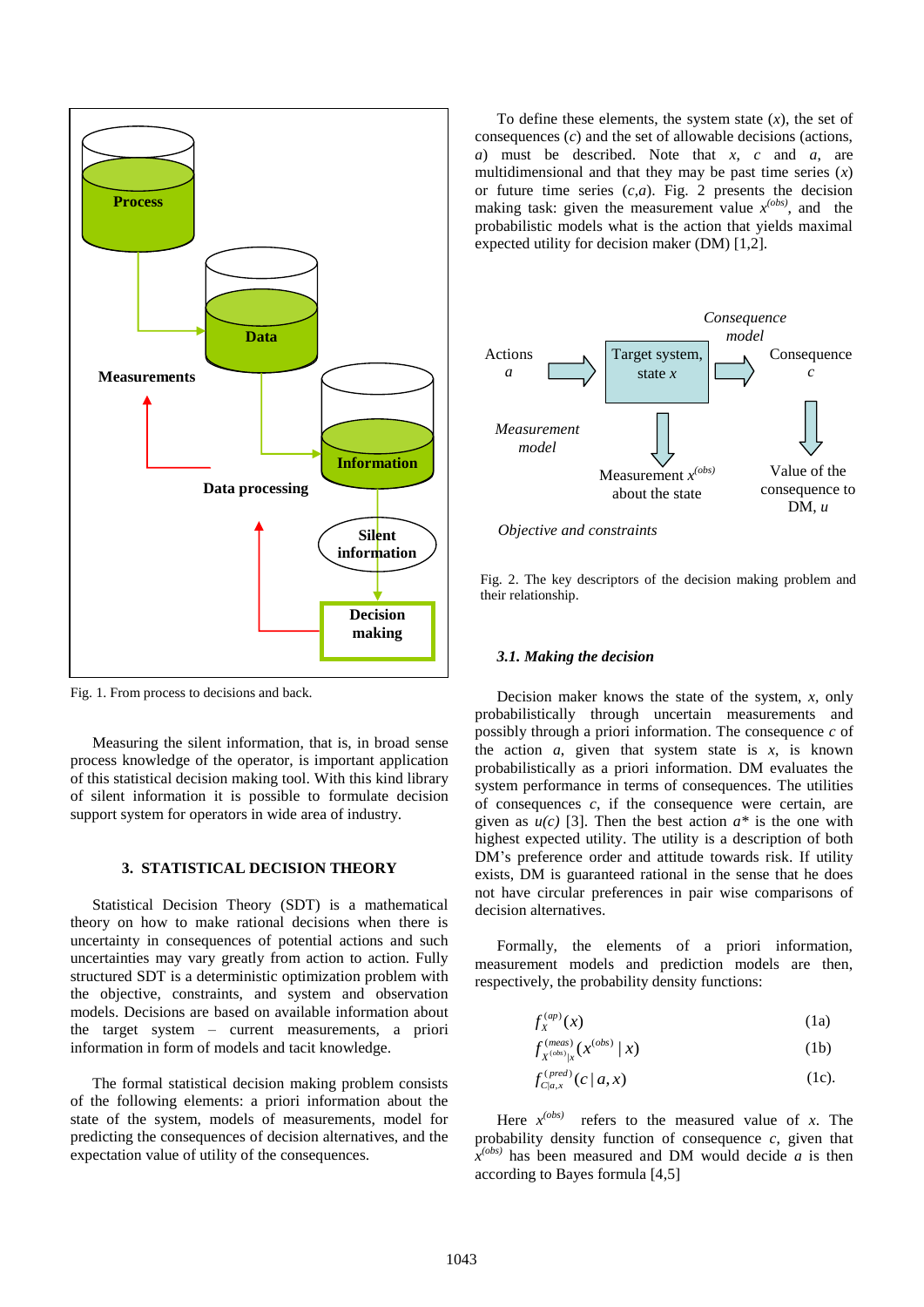$$
f_{C|a,x^{(obs)}}^{(pred)}(c|a,x^{(obs)}) =
$$
\n
$$
N^* \int_{domain(X)} f_{C|a,x}^{(pred)}(c|a,x) f_{x^{(obs)}|x}^{(meas)}(x^{(obs)}|x) f_{x}^{(ap)}(x) d^n x
$$
\n(2)

where *N* is a normalization factor and *n* is the dimensionality of system state space description.

Defining the objective of decision making, and in particular the attitude towards risk, is quite often the main challenge when applying the formal decision theory to operational decision making about production, for example in papermaking and in other industrial processes. Although the utility function exists for a rational decision maker, its most general identification method through finding certainty equivalents of "gambling cases" [3] is tedious and often not intuitive for the decision maker. We shall employ utility function as a normative decision model and assume that DM is able to express it in spite of it has been criticized for not corresponding to human decision making in all respects [2, 6].

The optimal decision is then the one that maximizes the expected utility, and the corresponding expected utility is the measure of performance [1-2, 7-8]:

$$
a^*(x^{(obs)}) = \underset{a \in A}{\arg\max} \quad \int u(c) f_{C|a,x^{(obs)}}^{(pred)}(c \mid a, x^{(obs)}) d^m c
$$
\n
$$
U^*(x^{(obs)}) = \int u(c) f_{C|a^*(x^{(obs)}, x^{(obs)}}^{(pred)}(c \mid a^*(x^{(obs)}), x^{(obs)}) d^m c
$$
\n
$$
(3).
$$

#### **4. ELEMENTS OF A DECISION MAKING TASK**

This chapter discusses more about the structure and the elements of decision making task.

The key descriptors of SDT are state, measurement and consequence, see fig. 3. State is a unique description of the current status of the target system, as it is not directly observable but we obtain information about the state through measurement data and earlier experience. Measurement is a means of providing measurement data that is informative about the state. The available information assigns probability densities to state values according to how likely the state is to be at that value. If Gaussian distribution is used (often practical) then the mean value is referred as the state estimate and the variance as the uncertainty of the estimate. Consequence is a collection of attributes of how we judge the success of action made. The set of potential actions is the descriptor setting the degrees of freedom for the decision maker.



Fig. 3. Elements of decision making.

# *4.1. Model, objectives and constraints in decision making*

SDT requires two models: a measurement model and a consequence model, see fig. 4. The measurement model assigns at each possible state of the system the probability to obtaining a given measurement result. If the model is a Gaussian distribution and the measurement is about a state component, the mean value of unbiased measurement is the actual state value and the variance is measurement uncertainty. Consequence model assigns a probability to ending up at a consequence when a given action is made at a given state. It is self-evident that the consequences of actions cannot be predetermined hence consequence models are inherently probabilistic.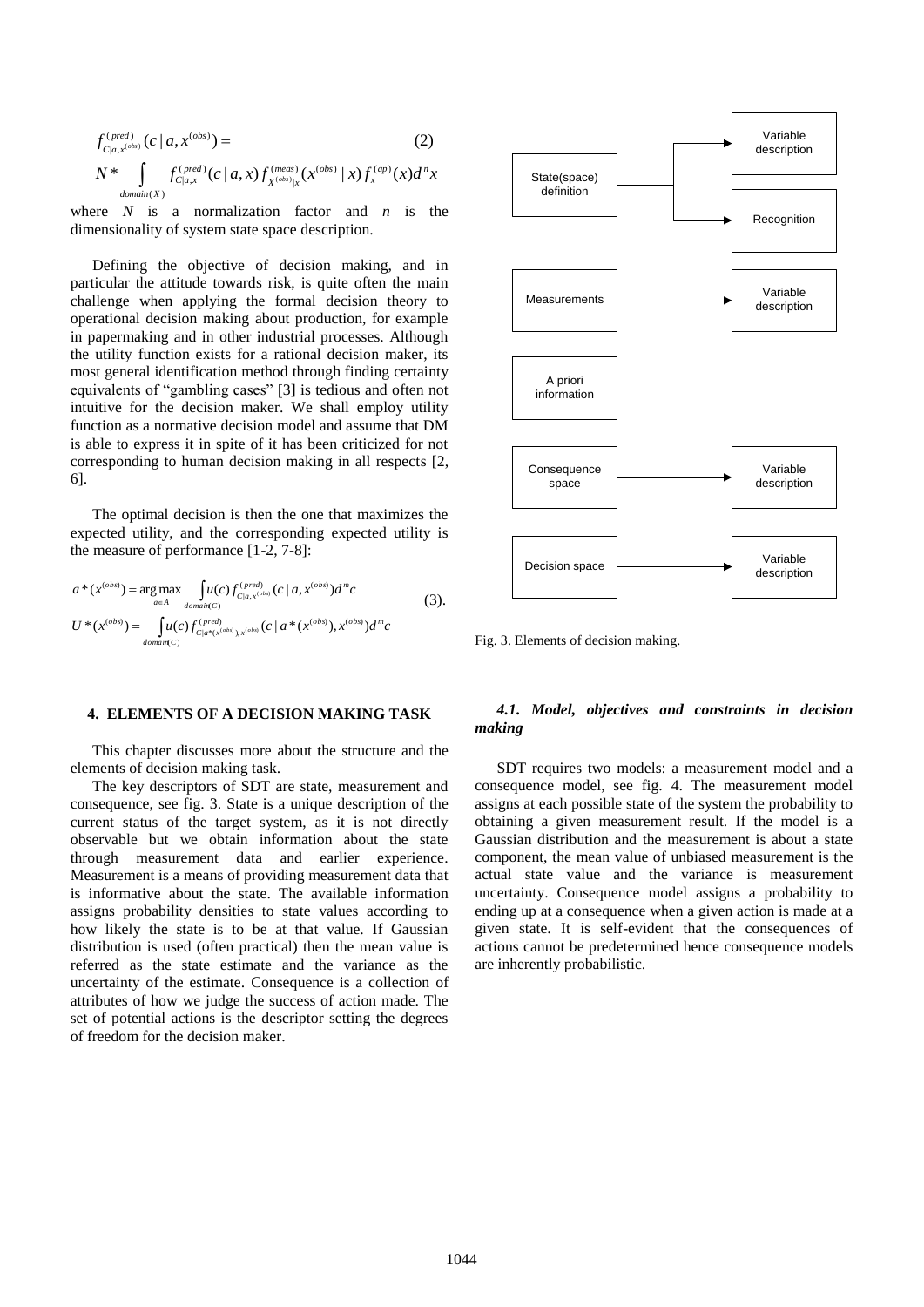

Fig. 4. Models needed at the decision making.

Assume that the decision maker seek to maximize one of the consequences (primary objective). Using measurement and consequence models and pre-existing information it is possible to calculate the probability for each value of the primary objective for any given action. In general, different actions may lead vastly differing consequence probability distributions, hence the decision maker is choosing between probability distributions, a task that has proven to be difficult in all areas of decision making.

Decision making is risk-neutral if the action with maximal expected value of primary objective is chosen and uncertainties is neglected, opportunistic if the decision making favours large uncertainties and risk-averse if it favours alternatives with small uncertainties. As the consequences of actions are known only probabilistically and the decision maker is choosing between distributions, the attitude towards uncertainty is an element in operational decision making. At present the attitude is more or less intuitive, which often leads to that two decision makers with exactly the same facts end up at different decisions. Obviously this leads to confusion within the organization.

There are several ways to derive the SDT objective given the primary objective and attitude towards uncertainty. Theoretically the soundest approach is the utility function that exists for rational and consistent decision maker. Then the optimal decision is the one maximizing the expectation value of utility function. Attitude towards risk can also be expressed as maximizing the expected primary objective under additional constraints.

One example of the heuristic ways of describing attitude towards risk is the risk premium which states that the objective is to maximize the expected value of primary objective plus/minus a term proportional to the standard deviation of primary objective. See fig. 5.



Fig. 5. Definition of goals at decision making

#### *4.2. Need for making the decision*

In operations, not making a decision is a decision itself. However, most of the decision tasks are triggered by events such as new measurement data becoming available, foreseeable internal/external events and unforeseeable internal/external events, see fig. 6.

When new measurement data becomes available, information about the system state is updated. With the new updated information the predictions about the consequences of potential actions are with less uncertainty, therefore decisions should be revised when new information becomes available.



Fig. 6. Triggering the need for decision.

#### *4.3. Decision about more information before deciding*

There is a huge amount of data (and information) about the system state, and the new information is fed constantly. However, there are also information sources beyond the regular data generation and collection that may be invoked on the need basis. Hence within a decision making process about the actions on the operations, there may arise decision subtask about whether to acquire further information before making the actual decision about the action. Furthermore, there may be several alternative information sources to choose between. Prewarnings about unforeseeable internal events typically have such decision subtasks about acquiring further information.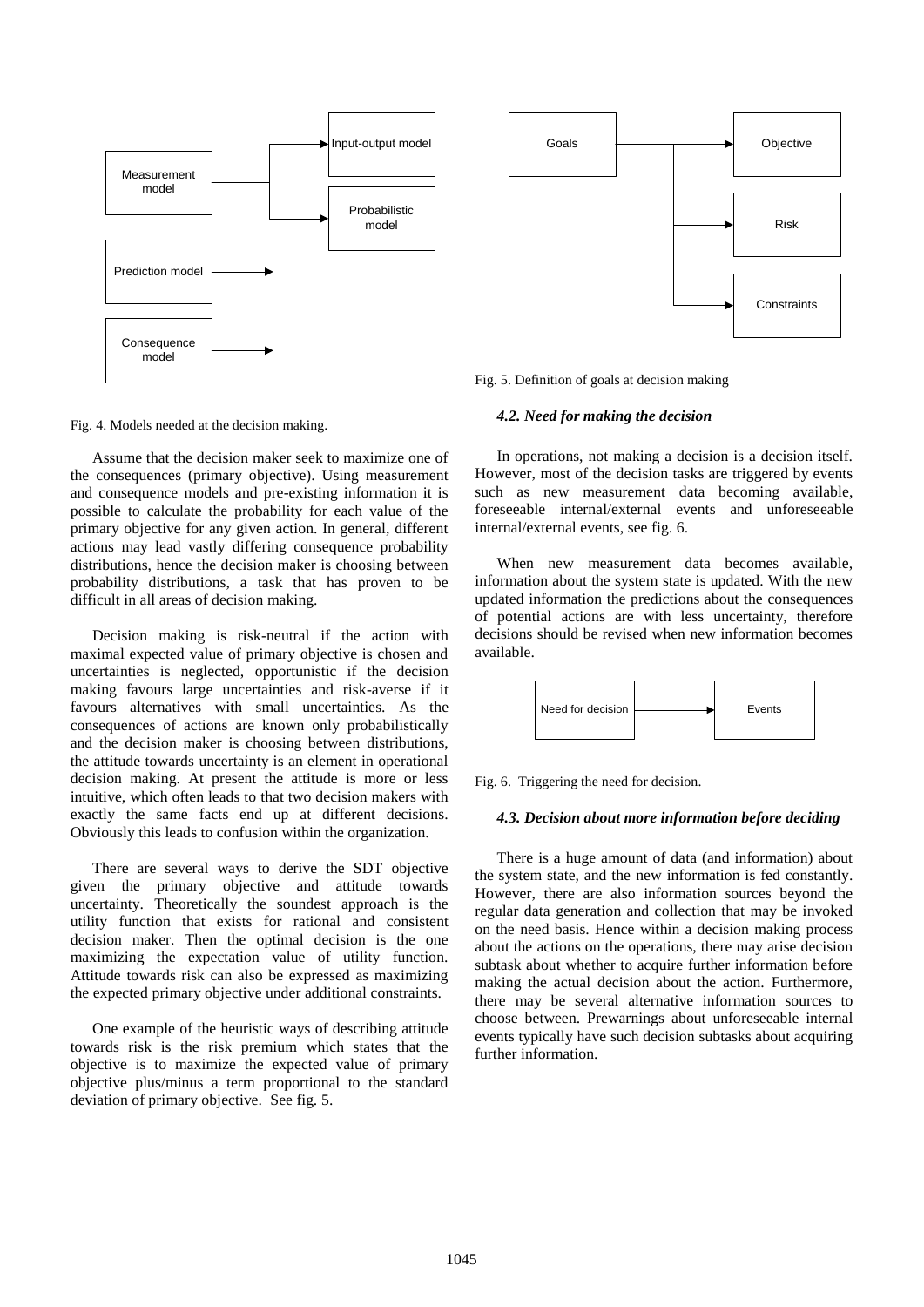### **5. BROKE MANAGEMENT AND CONTROL**

The broke system is a complex part of the paper production system. The function of the broke system is to handle broke from different parts of a paper machine at different moisture ratios so that broke can be reused as raw material. One of the main objectives with broke management is to prevent any broke-related runnability problems at the paper machine. Reusing broke should be as efficient as possible to minimize the costs that come from broke handling. [12]

Broke management is one of the key issues affecting quality in paper production. The reason for this is that the material components in broke differ from the corresponding fresh dry material components. Furthermore, the broke contains filler and thus high and fast variation in broke dosage leads to filler content variation in the paper produced. The filler content control at paper machine is rather slow and thus only partly compensates for the disturbance caused by the varying amount of broke.

In broke management the most demanding task occurs during a web break, when all the material is fed in to the broke tank. Even with this sudden, large and unpredictable flow the broke tank volume must be kept within its physical limit in order to avoid overflow. Thus a web break often necessitates a higher broke flow rate to the blend chest because of the volume management. Higher broke dosage increases the possibility that the web break will continue longer because of the quality disturbances caused by the broke.

In the volume management broke tank the objective is to keep the tank as empty as possible which leads to high broke dosage. The objectives in broke management are contradictory since the volume management requires occasional high broke dosage and the paper quality management requires keeping the broke dosage as constant as possible.

Let us now take an example about this volume management of broke tank. The goal is to avoid overflow and keep the tank as empty as possible. Each time step we choose new dosage for broke. We have some information and knowledge about the system and the process. But we have no explicit break probability information although we have some kind of *a priori* information about it. As in real paper machine we have volume and break on/off info all the time. Then we have information about filler when break is off and information about the filler gain with uncertainty.

Need for decision making is at every time step, objective, constraints and decision space are simple – attitude towards risk is depends on the decision maker. *A priori* information with measurements provides some understanding about the state of the process. Results are shown at the Fig. 7. At the top is volume of the broke tank with maximum of 200. Second subplot shows the web break info (1 if break is on). Third subplot shows our broke dosage

and fourth subplot shows information about the filler when there is no web break and fifth subplot is the filler gain.



Fig. 7. Broke management and control. Measurements - at the top is volume of the broke tank with maximum of 200. Second subplot shows the web break info (1 if break is on). Third subplot shows our broke dosage and fourth subplot shows information about the filler when there is no web break and fifth subplot is the filler gain.

#### **6. CONCLUSIONS**

This paper presents the idea of structuring a decision making task, finding different elements and models which are present at every decision. Also making the decision is discussed with an example about the broke management and control at the paper mill.

We claim the strength of this approach to be - the SDT structure provides a rational and transparent basis for decision making separating measurement and response models, facts, from objectives and constraints, preferences. When the SDT structure is incomplete, the structure clarifies missing elements and guides the user to seek information form improving decision making. And because of the portfolio approach, including new decision tasks is straight forward and redistributing decision tasks during organizational changes requires only small changes within the system.

Some critical points include, such as, the SDT structure does not safeguard against thought errors, such as false measurement or response models, or incorrect interpretation of strategic objectives to optimization objectives and constraints. The SDT structure and explicit uncertainties in particular are rather abstract. Uncertainty as a piece of metadata is structurally complex and has not been made explicit in any decision support system yet.

Explicating the uncertainty in operational decision making can be considered one of the key tasks of a normative decision support system. With explicit analysis of uncertainties, a joint attitude towards uncertainty may be derived. We claim that attitude towards uncertainty in decision tasks is a strategic decision itself and should not be